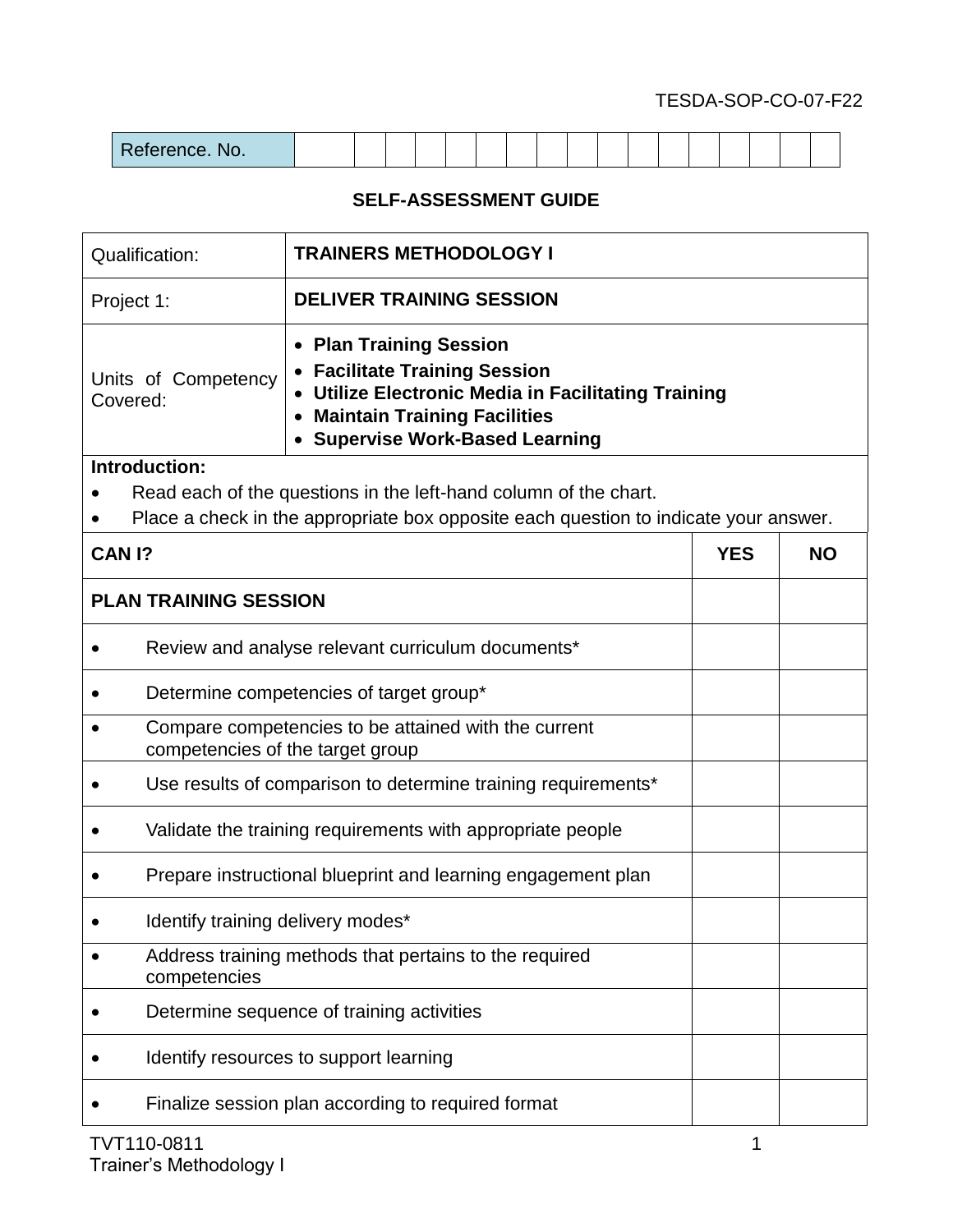| Prepare basic instructional materials that are focused on key<br>concepts or ideas related to the work activity under consideration                                 |  |
|---------------------------------------------------------------------------------------------------------------------------------------------------------------------|--|
| Prepare clear and appropriate presentation materials                                                                                                                |  |
| Determine language, style and format of the materials<br>appropriate to the trainee's characteristics and needs                                                     |  |
| Read and interpret relevant modules of instruction to identify the<br>required evidence                                                                             |  |
| Determine evidence requirements which show full coverage of<br>the training module to be assessed and consistent performance<br>of the relevant learning activities |  |
| Identify and select suitable assessment methods appropriate<br>with the learning outcome of a module                                                                |  |
| Prepare assessment instruments in accordance with the content<br>and learning outcome specified under the assessment criteria of<br>a module of instruction         |  |
| Check assessment instruments for validity, fairness, safety and<br>cost effectiveness                                                                               |  |
| Check availability of resources required for training*                                                                                                              |  |
| Identify and arrange appropriate training locations according to<br>the training needs*                                                                             |  |
| Document resource requirements and arrange access in<br>accordance with the organization, procedures and appropriate<br>staff                                       |  |
| <b>FACILITATE TRAINING SESSION</b>                                                                                                                                  |  |
| Prepare appropriate training facilities/resources based on the<br>session requirement                                                                               |  |
| Prepare and set up learning stations according to learning<br>activities                                                                                            |  |
| Prepare and set up tools and equipment according to learning<br>activities                                                                                          |  |
| Prepare pre-assessment instruments in accordance with the<br>number of applicants                                                                                   |  |
| Explain the context and procedures of pre-training assessment<br>according to the guidelines                                                                        |  |
| Gather evidence using the assessment tools specified in the<br>evidence plan                                                                                        |  |
| Evaluate evidences and discuss feedback based on the results<br>of the pre-training assessment                                                                      |  |
| Determine and credit current competencies and prior learning                                                                                                        |  |
| Evaluate characteristics and profile of learners                                                                                                                    |  |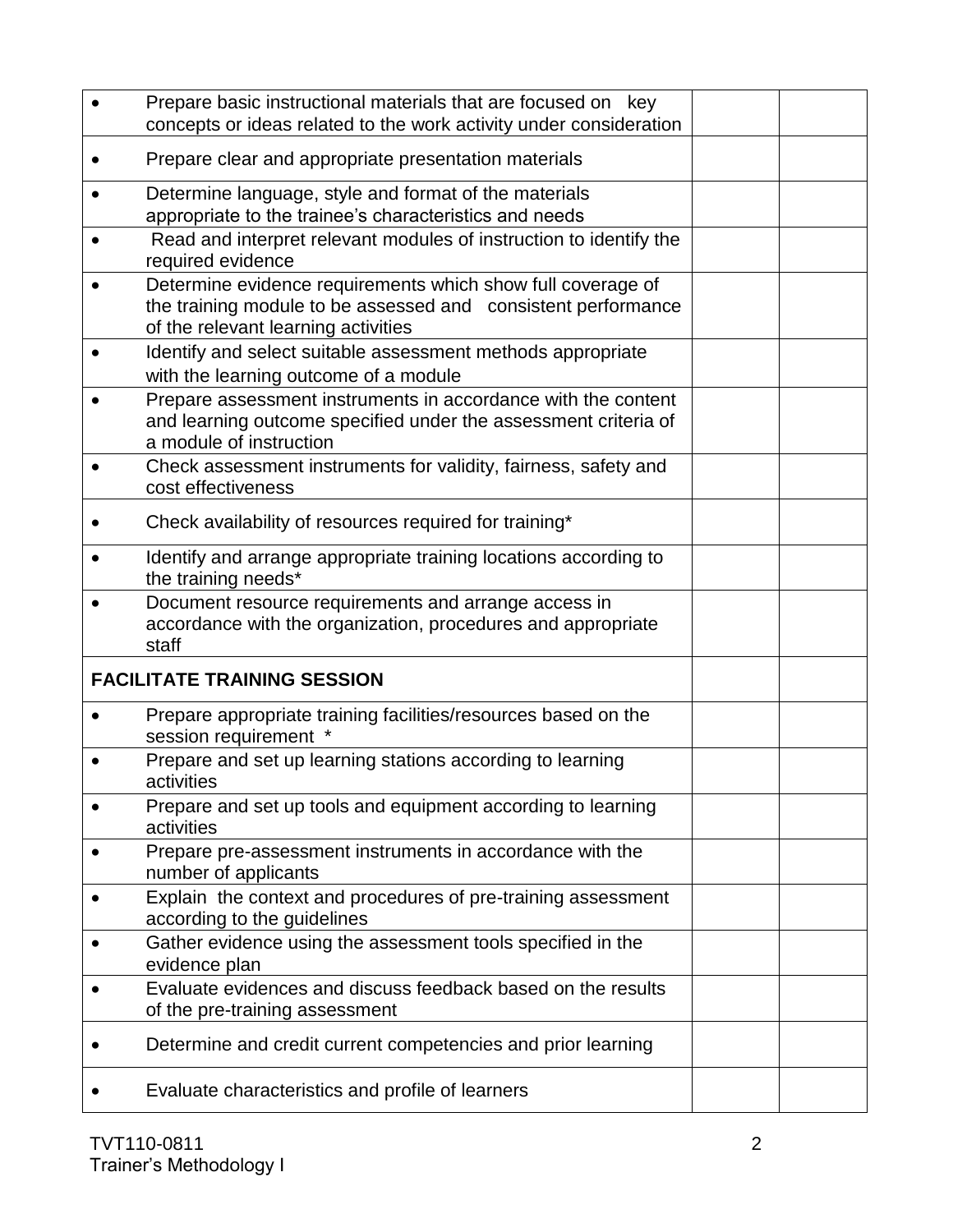| Orient the learners on the CBT delivery system                                                                      |  |
|---------------------------------------------------------------------------------------------------------------------|--|
| Use appropriate training methods based on the level and<br>characteristics of the learners                          |  |
| Assist learners to achieve session outcomes                                                                         |  |
| Monitor work and learning activities based on training plan                                                         |  |
| Provide feedback to improve learners' competence                                                                    |  |
| Orient learners on the evidence requirements relevant to the<br>evidence plan                                       |  |
| Provide competency assessment tools, materials and equipment<br>to learners                                         |  |
| Gather and document evidences using relevant assessment<br>tools                                                    |  |
| Record assessment results in accordance with the approved<br>rating system                                          |  |
| Use appropriate feedback mechanism to inform learner of his/her<br>progress                                         |  |
| Use appropriate training session evaluation instruments                                                             |  |
| Make interpretation on the results of evaluation on delivery of<br>training session                                 |  |
| Make adjustments on delivery of training session based on the<br>results of evaluation                              |  |
| UTILIZE ELECTRONIC MEDIA IN FACILITATING TRAINING                                                                   |  |
| Inspect electronic media equipment in accordance with specified<br>checklist*                                       |  |
| Identify abnormalities or faults and anticipates problem areas*                                                     |  |
| Identify health and safety hazards*                                                                                 |  |
| Set up equipment in accordance with health and safety<br>standards*                                                 |  |
| Operate electronic media equipment in accordance with user's<br>manual                                              |  |
| Use equipment for optimum performance based on its capacity*                                                        |  |
| Implement teacher- and learner-centered learning principles as<br>appropriate in the execution of the session plan* |  |
| Periodically apply preventive maintenance procedures,<br>diagnostic tools, and system checks*                       |  |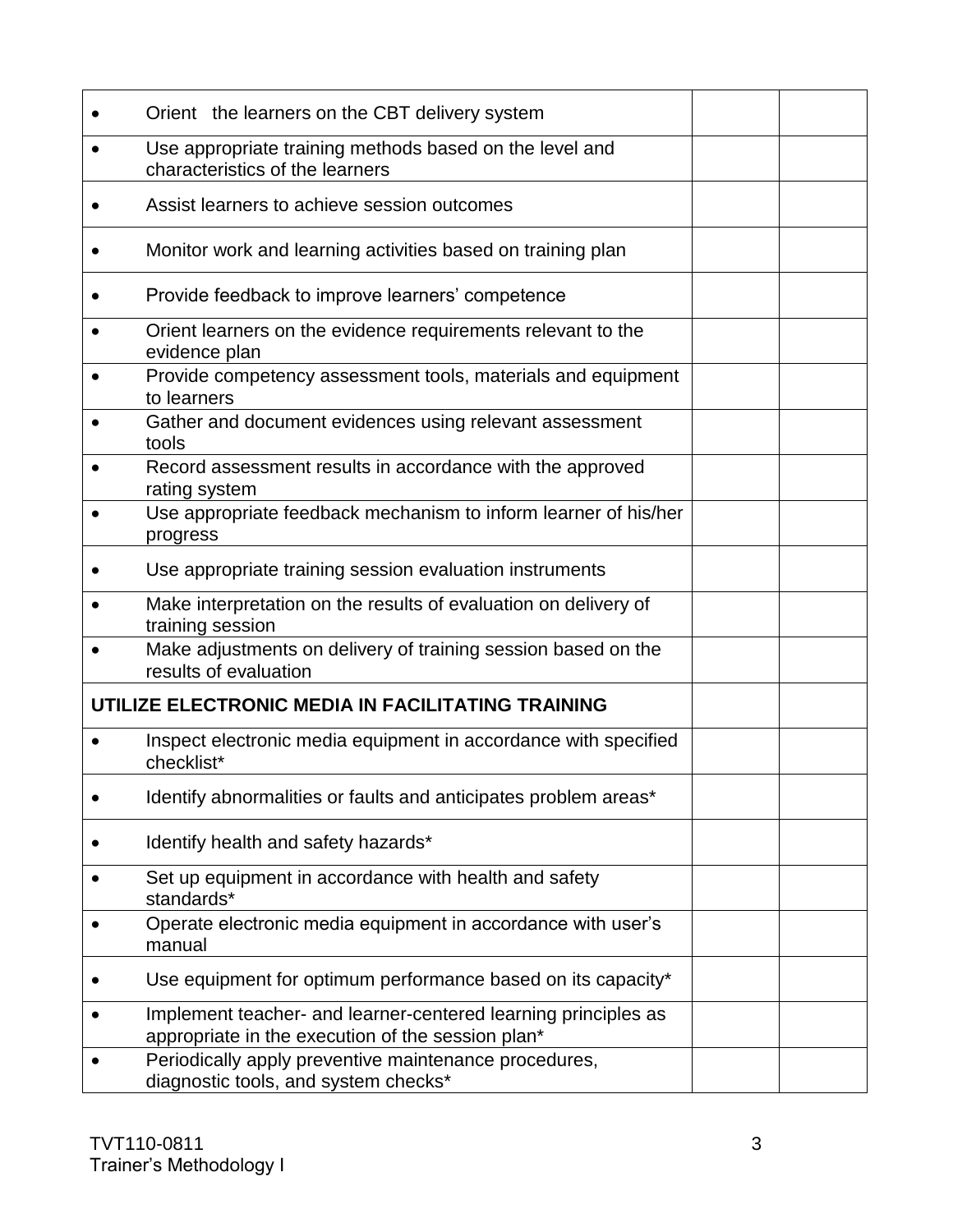| Maintain checklist in accordance with standard operating<br>procedure*                                                                                                 |  |
|------------------------------------------------------------------------------------------------------------------------------------------------------------------------|--|
| Store audio visual and multimedia equipment in safe rack or<br>cabinet*                                                                                                |  |
| Abide with safety practices related to electrical, radiation, and<br>shock hazards                                                                                     |  |
| Refer to correct documentation regarding materials and tool uses<br>and specifications                                                                                 |  |
| Apply trade theory appropriately                                                                                                                                       |  |
| Abide with the provisions of relevant licensing agreements                                                                                                             |  |
| Adopt relevant industry and community practices and<br>experiences                                                                                                     |  |
| Maintain appropriate documents and records                                                                                                                             |  |
| <b>MAINTAIN TRAINING FACILITIES</b>                                                                                                                                    |  |
| Identify training facilities and equipment                                                                                                                             |  |
| Prepare requisition for instructional equipment, tools, supplies<br>and materials according to established procedures                                                  |  |
| Prepare training equipment, tools, materials/supply inventory                                                                                                          |  |
| Research thoroughly the equipment, tools, supplies and<br>materials option and considers ergonomic requirements                                                        |  |
| Identify and justify the equipment, tools, supplies and materials                                                                                                      |  |
| Document accurately the equipment and systems impact on<br>learners according to procedures                                                                            |  |
| Establish maintenance activities according to policies                                                                                                                 |  |
| Identify equipment to be maintained                                                                                                                                    |  |
| Identify and prepare maintenance activities, resources and<br>schedule according to job requirements                                                                   |  |
| Identify technical support services as necessary                                                                                                                       |  |
| Carry out regular inspections in the work area according to<br>workplace procedures and standards                                                                      |  |
| Maintain facilities in accordance with Occupational Health and<br>Safety regulations                                                                                   |  |
| Check disposal of waste and dangerous chemicals in<br>accordance with Occupational Health and Safety, regulations<br>and organizational policies and other regulations |  |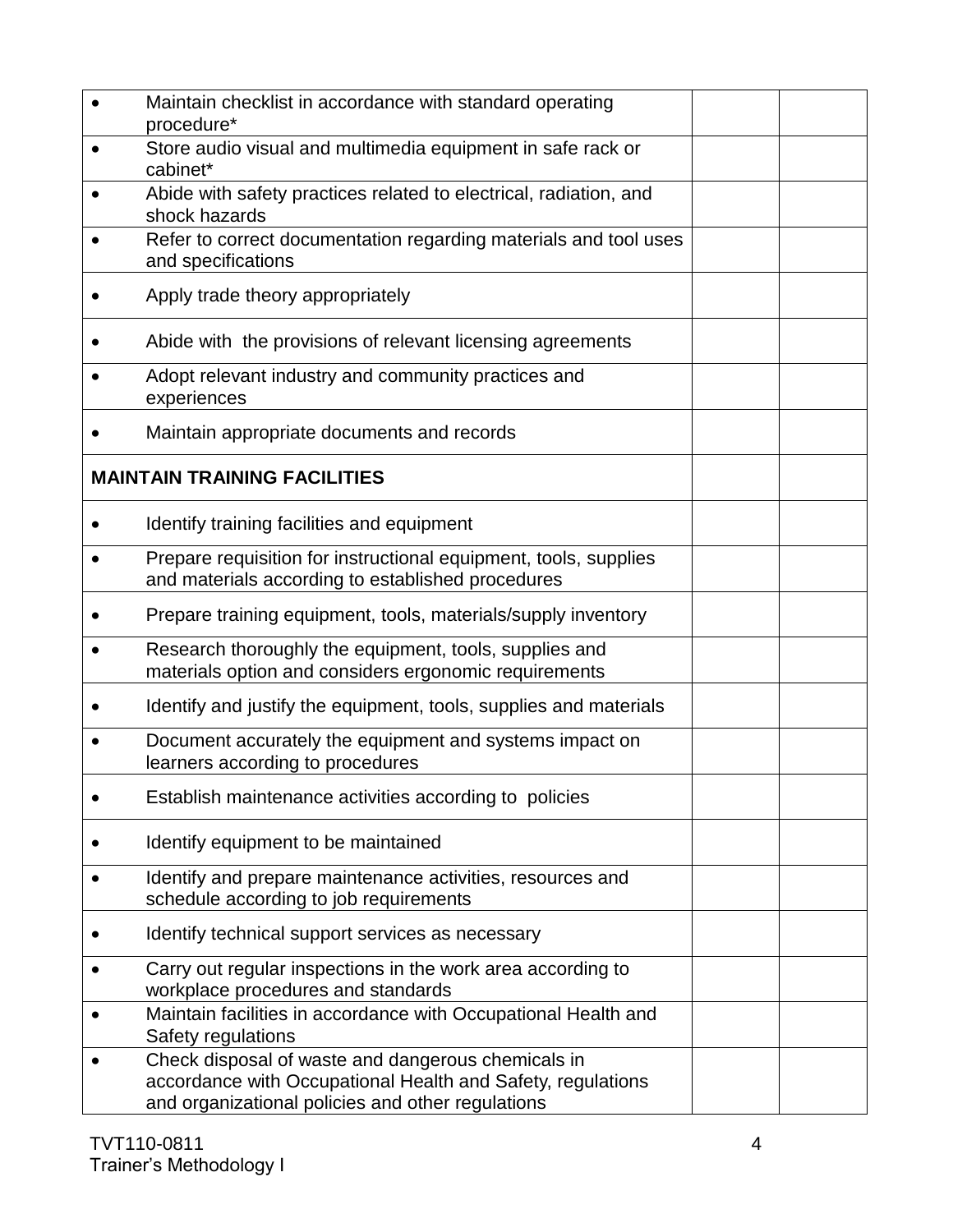| Secure instructional materials and / equipment in safe places in<br>accordance with procedures                                                                         |  |
|------------------------------------------------------------------------------------------------------------------------------------------------------------------------|--|
| Execute regular maintenance activities and routine<br>servicing/repair according to scheduled plan                                                                     |  |
| Follow maintenance procedures in accordance with the<br>manufacturers manual and organization policies                                                                 |  |
| Respond to failed or unsafe equipment in accordance with<br>organizational policies & procedures                                                                       |  |
| Secure equipment and tools according to safety standards                                                                                                               |  |
| Report complex faults or repair requirements outside area of<br>responsibility or competence for specialist assistance in<br>accordance with organizational procedures |  |
| Document and report maintenance activities according to<br>procedures                                                                                                  |  |
| Carry out regular inspections in the work area according to<br>workplace procedures and standard                                                                       |  |
| Document and report maintenance and repair activities<br>according to organizational policies                                                                          |  |
| Safe keep documents according to procedures                                                                                                                            |  |
| <b>SUPERVISE WORK-BASED LEARNING</b>                                                                                                                                   |  |
| Access and interpret relevant policies and guidelines to guide the<br>development of work-based arrangements*                                                          |  |
| Identify and discuss with relevant personnel the goals for<br>trainees' learning*                                                                                      |  |
| Prepare training plan in accordance with agreed outcomes*                                                                                                              |  |
| Develop, discuss, and agree training schedule with relevant<br>personnel*                                                                                              |  |
| Identify and arrange support mechanisms according to the needs<br>of the trainees*                                                                                     |  |
| Confirm with relevant personnel the availability of materials<br>within budget*                                                                                        |  |
| Explain to trainees the objectives for undertaking work-based<br>training and the processes involved in this*                                                          |  |
| Conduct visits to work-based training venue to ensure training<br>arrangements are implemented*                                                                        |  |
| Monitor and record trainee progress against the training plan and<br>addresses contingencies*                                                                          |  |
| Observe work performance and suggest alternative approaches*                                                                                                           |  |
| Monitor OHS requirements to ensure health, safety, and welfare<br>of trainees*                                                                                         |  |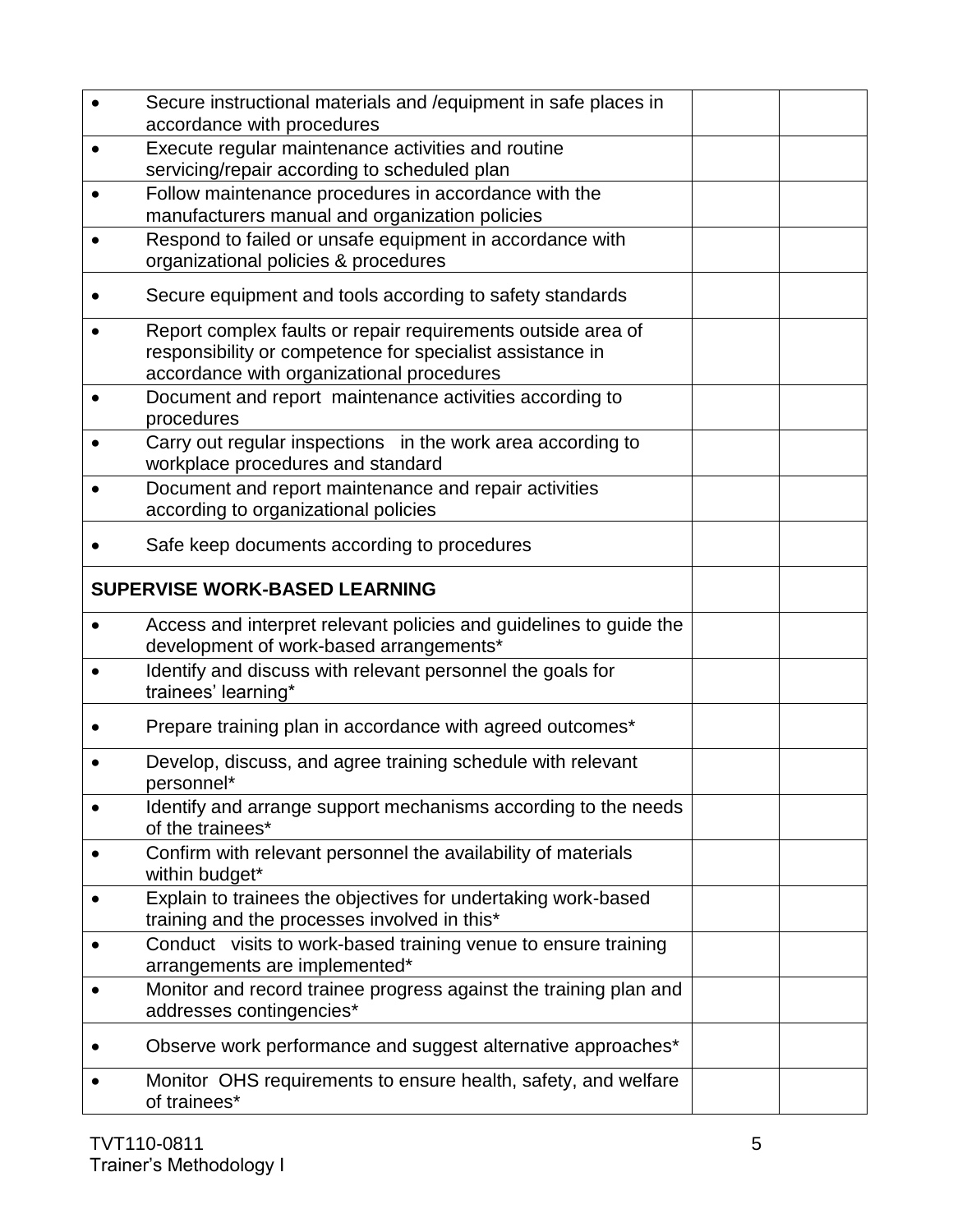|                                                                                                                                                                                                                                 | Provide feedback about work performance to trainees*                                                 |  |  |  |
|---------------------------------------------------------------------------------------------------------------------------------------------------------------------------------------------------------------------------------|------------------------------------------------------------------------------------------------------|--|--|--|
| $\bullet$                                                                                                                                                                                                                       | Analyze work performance and learning achievement in<br>accordance with requirements*                |  |  |  |
|                                                                                                                                                                                                                                 | Encourage trainees to provide feedback on their learning<br>experience*                              |  |  |  |
|                                                                                                                                                                                                                                 | Evaluate effectiveness of work-based learning against the extent<br>of attainment of the objectives* |  |  |  |
|                                                                                                                                                                                                                                 | Recommend improvements and changes to work-based learning<br>based on the review process             |  |  |  |
|                                                                                                                                                                                                                                 | Explain the principles of learning as applied to work-based<br>learning                              |  |  |  |
|                                                                                                                                                                                                                                 | Explain learning styles as applied to work-based learning                                            |  |  |  |
|                                                                                                                                                                                                                                 | Facilitate group discussion and interaction                                                          |  |  |  |
|                                                                                                                                                                                                                                 | Handle difficult trainees and situations                                                             |  |  |  |
|                                                                                                                                                                                                                                 | Manage group activities                                                                              |  |  |  |
|                                                                                                                                                                                                                                 | Manage conflict in the session                                                                       |  |  |  |
| I agree to undertake assessment in the knowledge that information gathered will only be<br>used for professional development purpose and can only be assessed by concerned<br>assessment personnel and my manager / supervisor. |                                                                                                      |  |  |  |
| <b>Candidate's Signature:</b><br>Date:                                                                                                                                                                                          |                                                                                                      |  |  |  |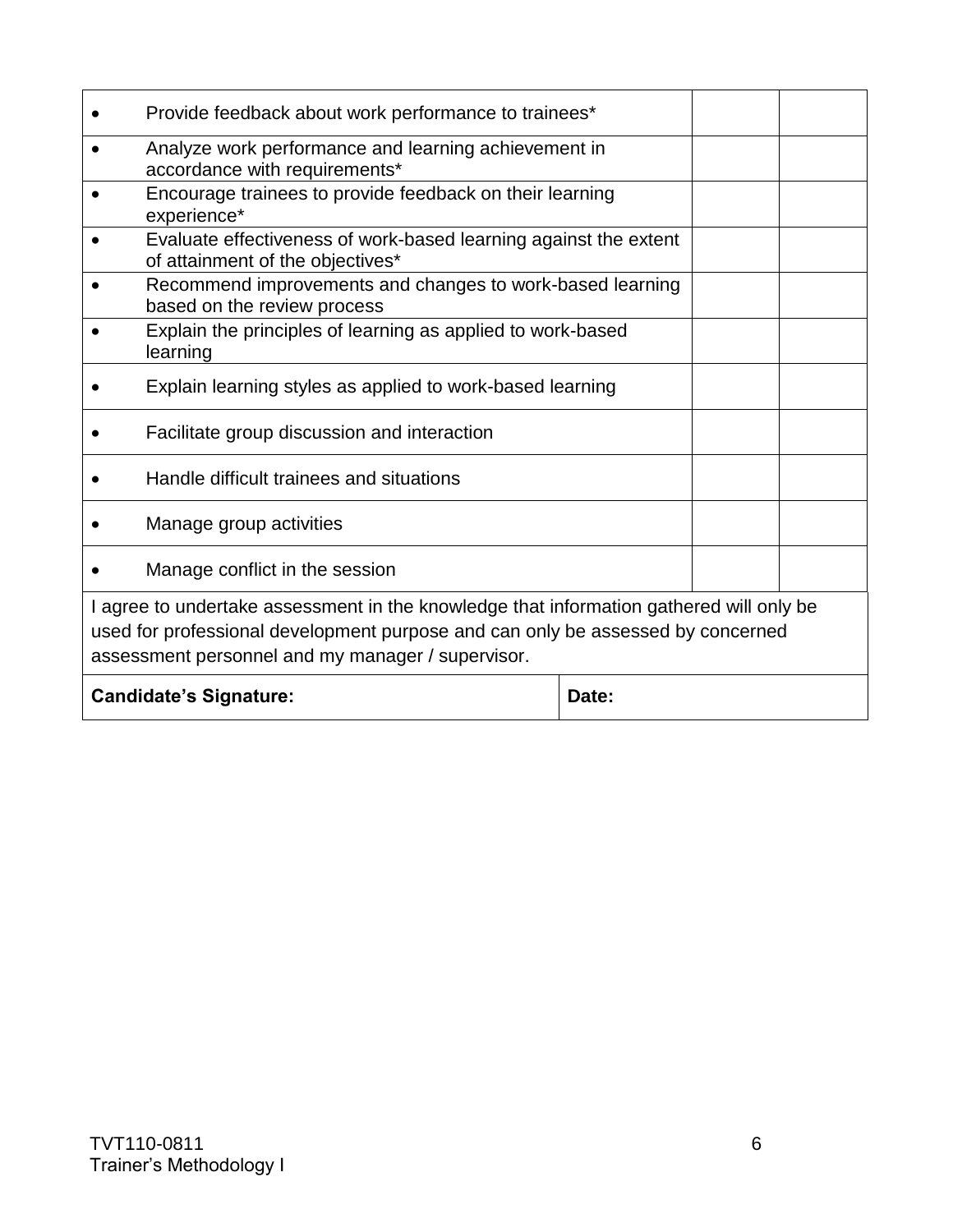## TESDA-SOP-CO-07-F22

## **SELF-ASSESSMENT GUIDE**

|                    | <b>TRAINERS METHODOLOGY I</b><br>Qualification:                                                                                     |                                                                                                                                                                                    |            |           |
|--------------------|-------------------------------------------------------------------------------------------------------------------------------------|------------------------------------------------------------------------------------------------------------------------------------------------------------------------------------|------------|-----------|
|                    | <b>CONDUCT COMPETENCY ASSESSMENT</b><br>Project 2:                                                                                  |                                                                                                                                                                                    |            |           |
|                    | Introduction:                                                                                                                       |                                                                                                                                                                                    |            |           |
|                    |                                                                                                                                     | Read each of the questions in the left-hand column of the chart.<br>Place a check in the appropriate box opposite each question to indicate your answer.                           |            |           |
| CAN <sub>1</sub> ? |                                                                                                                                     |                                                                                                                                                                                    | <b>YES</b> | <b>NO</b> |
|                    |                                                                                                                                     | Identify and organize activities in the workplace, training center or<br>assessment center in accordance with the relevant Evidence Guide.                                         |            |           |
|                    |                                                                                                                                     | Obtain, check and arrange resources required for assessment as<br>specified in the Evidence Guide and the assessment tools within a<br>safe and accessible assessment environment. |            |           |
|                    | Check cost of assessment and assessment process to ensure<br>compliance with organizational policy and procedures.                  |                                                                                                                                                                                    |            |           |
|                    | Inform appropriate personnel on the assessment activity in line with<br>organizational policy and procedures.                       |                                                                                                                                                                                    |            |           |
|                    | Explain the context and purpose of assessment to candidates in line<br>with the requirements of the relevant Assessment Guidelines. |                                                                                                                                                                                    |            |           |
|                    | Determine the needs of the candidates to establish any allowable<br>adjustments in the assessment procedure.                        |                                                                                                                                                                                    |            |           |
|                    |                                                                                                                                     | Convey information using verbal and non-verbal language which<br>promotes a supportive assessment environment.                                                                     |            |           |
|                    | Guidelines.                                                                                                                         | Explain legal and ethical responsibilities associated with the<br>assessment to the candidates in line with the relevant Assessment                                                |            |           |
|                    |                                                                                                                                     | Explain clearly the competency standards to be assessed and the<br>evidence to be collected to the candidate.                                                                      |            |           |
|                    | relevant Assessment Guidelines.                                                                                                     | Explain the assessment procedure to the candidate in line with the                                                                                                                 |            |           |
|                    | relevant Evidence Guide.                                                                                                            | Gather evidence using assessment methods specified in the                                                                                                                          |            |           |